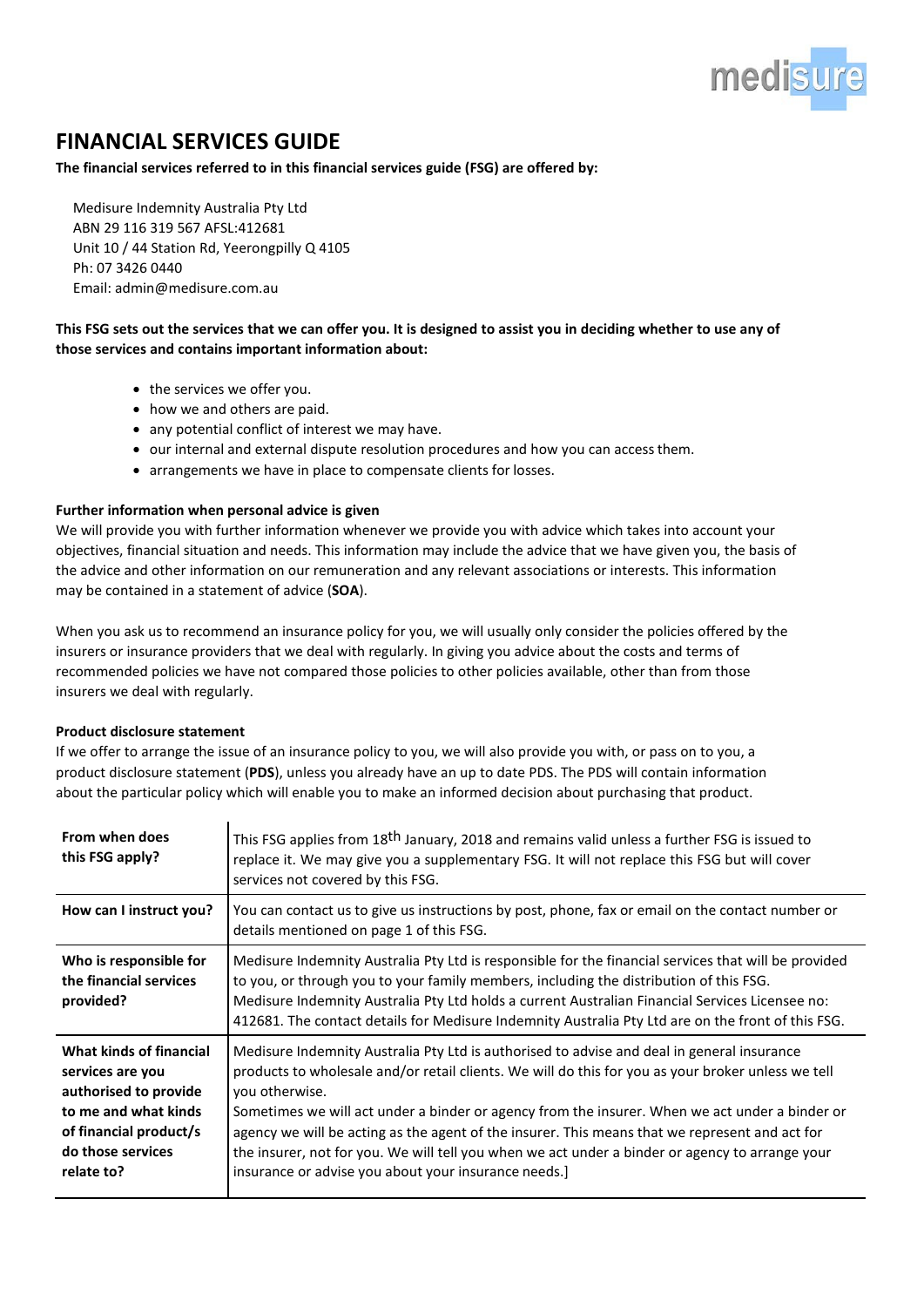

| Will I receive tailored<br>advice?                                              | Maybe not in all cases. However, we may need information about your personal objectives,<br>details of your current financial situation and any relevant information, so that we can arrange<br>insurance policies for you, or issue insurance policies to you or to give you advice about your<br>insurance needs. We will ask you for the details that we need to know.<br>In some cases we will not ask for any of this information. If we do not ask, or if you do not give us<br>all of the information we ask for, any advice you receive may not be appropriate to your needs,<br>objectives and financial situation.<br>You should read the warnings contained in any SOA, or any other warnings that we give you,<br>carefully before making any decision about an insurance policy.<br>Where we provide you with advice about your insurance arrangements, that advice is current at<br>the time that we give it. We will review your insurance arrangements when you inform us about<br>changes in your circumstances, or upon renewal of your insurances.                                                                                                                                                                                                                                                                                                                                                                                                                                                                                                                                                                                                                                                  |
|---------------------------------------------------------------------------------|------------------------------------------------------------------------------------------------------------------------------------------------------------------------------------------------------------------------------------------------------------------------------------------------------------------------------------------------------------------------------------------------------------------------------------------------------------------------------------------------------------------------------------------------------------------------------------------------------------------------------------------------------------------------------------------------------------------------------------------------------------------------------------------------------------------------------------------------------------------------------------------------------------------------------------------------------------------------------------------------------------------------------------------------------------------------------------------------------------------------------------------------------------------------------------------------------------------------------------------------------------------------------------------------------------------------------------------------------------------------------------------------------------------------------------------------------------------------------------------------------------------------------------------------------------------------------------------------------------------------------------------------------------------------------------------------------------------------|
| <b>Contractual Liability</b><br>and your insurance<br>cover                     | Many commercial or business contracts contain clauses dealing with your liability (including<br>indemnities or hold harmless clauses). Such clauses may entitle your insurers to reduce cover, or<br>in some cases, refuse to indemnify you at all. You should seek legal advice before signing and<br>accepting contracts. You should inform us of any clauses of this nature before you enter into<br>them.                                                                                                                                                                                                                                                                                                                                                                                                                                                                                                                                                                                                                                                                                                                                                                                                                                                                                                                                                                                                                                                                                                                                                                                                                                                                                                          |
| What information do<br>you maintain in my file<br>and can I examine my<br>file? | We maintain a record of your personal profile, including details of insurance policies that we<br>arrange or issue for you. We may also maintain records of any recommendations or advice given<br>to you. We will retain this FSG and any other FSG given to you as well as any SOA or PDS that we<br>give or pass on to you for the period required by law.<br>We are committed to protecting your privacy. We use the information you provide to advise about<br>and assist with your insurance needs. We provide your information to insurance companies and<br>agents that provide insurance quotes and offer insurance terms to you or the companies that deal<br>with your insurance claim (such as loss assessors and claims administrators). Your information may<br>be given to an overseas insurer (like Lloyd's of London) if we are seeking insurance terms from an<br>overseas insurer, or to reinsurers who are located overseas. We will try to tell you where those<br>companies are located at the time of advising you. We also provide your information to the<br>providers of our policy administration and broking systems that help us to provide our products<br>and services to you. We do not trade, rent or sell your information.<br>If you don't provide us with full information, we can't properly advise you, seek insurance terms for<br>you, or assist with claims and you could breach your duty of disclosure.<br>A copy of our privacy policy is available on request. A copy is also available on our websites:<br>www.medisure.com.au, www.hpionline.com.au, www.pionline.com.au<br>If you wish to look at your file please ask us. We will make arrangements for you to do so. |
| How will I pay for the<br>services provided?                                    | For each insurance product the insurer will charge a premium that includes any relevant taxes,<br>charges and levies. We often receive a payment based on a percentage of this premium<br>(excluding relevant taxes, charges and levies) called commission, which is paid to us by the<br>insurers. However, in some cases we will also charge you a fee. These will all be shown on the<br>invoice that we send you. You can choose to pay by any of the payment methods set out in the<br>invoice. You are required to pay us within the time set out on the invoice.<br>If there is a refund or reduction of your premium as a result of a cancellation or alteration to a<br>policy, or based on a term of your policy (such as a premium adjustment provision), we will retain<br>any fee we have charged you. We will also retain commission depending on our arrangements<br>with the insurer, or charge you a cancellation fee equal to the reduction in our commission.<br>When you pay us your premium it will be banked into our trust account. We retain the<br>commission from the premium you pay us and remit the balance to the insurer in accordance<br>with our arrangements with the insurer. We will earn interest on the premium while it is in our<br>trust account or we may invest the premium and earn a return. We will retain any interest or<br>return on investment earned on the premium.                                                                                                                                                                                                                                                                                                |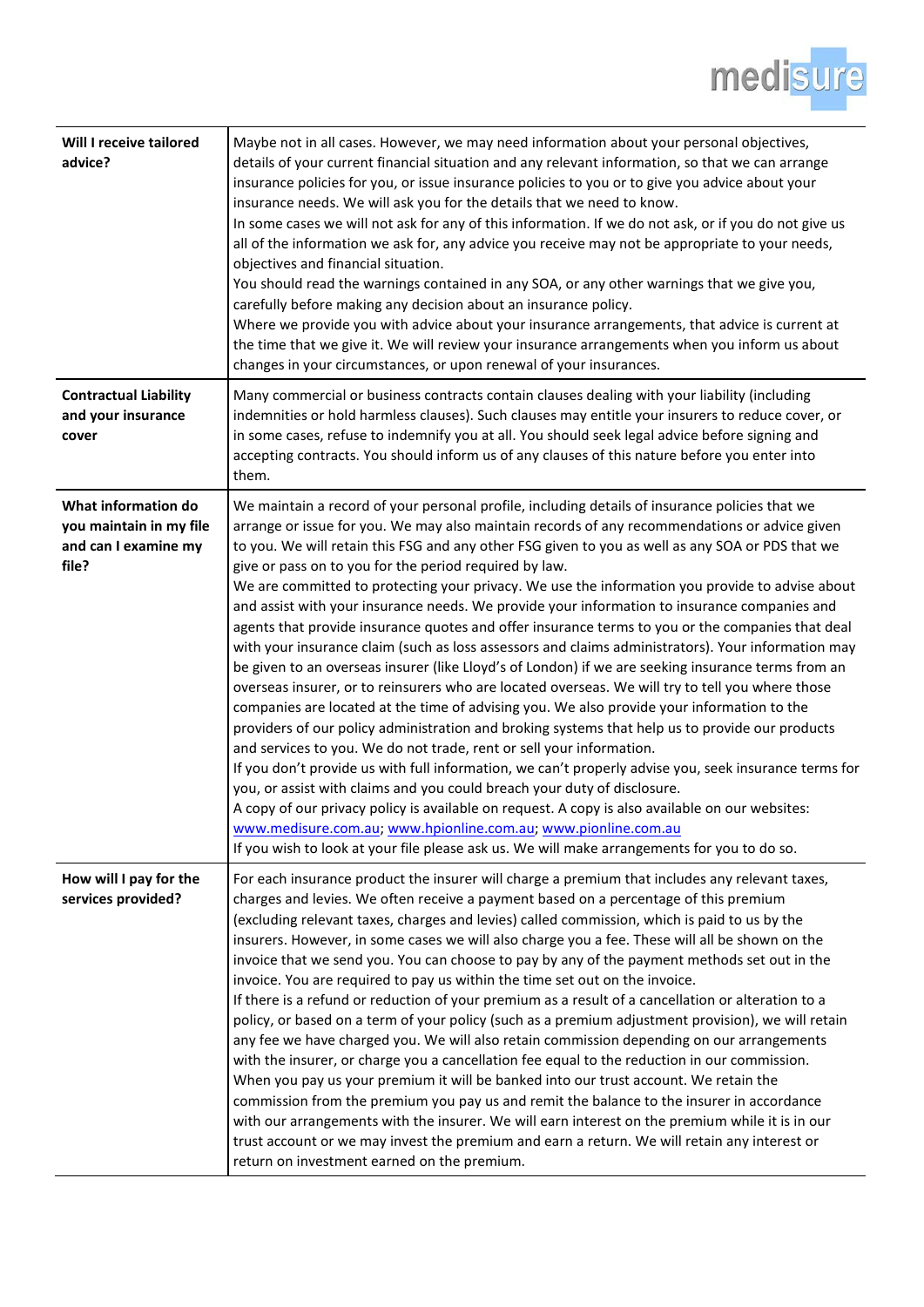

| How are any<br>commissions, fees or<br>other benefits<br>calculated for<br>providing the financial<br>services?                                         | Our commission will be calculated based on the following formula: $X = Y\% \times P$<br>In this formula:<br>X = Insurance Marketing Group of Australia Pty Ltd 's commission<br>Y% = the percentage commission paid to Insurance Marketing Group of Australia Pty Ltd<br>by the insurer. Our commission varies between 0% and 30%.<br>P = the amount you pay for any insurance policy (less any government fees or charges<br>included in that amount).<br>Any fees that we charge you will be:<br>An administration fee in addition to commission when you enter into an<br>⊡<br>insurance policy.<br>A flat fee for arranging an insurance policy or a fee based upon the time we<br>⊡<br>spend advising you.<br>An annual management fee.<br>?<br>Any fees that we charge you will be based on the complexity of your insurance program and<br>policy types.<br>We do not often pay any commissions, fees or benefits to others who refer you to us or refer us<br>to an insurer. If we do, we will pay commissions to those people out of our commission or fees                                                                            |
|---------------------------------------------------------------------------------------------------------------------------------------------------------|-------------------------------------------------------------------------------------------------------------------------------------------------------------------------------------------------------------------------------------------------------------------------------------------------------------------------------------------------------------------------------------------------------------------------------------------------------------------------------------------------------------------------------------------------------------------------------------------------------------------------------------------------------------------------------------------------------------------------------------------------------------------------------------------------------------------------------------------------------------------------------------------------------------------------------------------------------------------------------------------------------------------------------------------------------------------------------------------------------------------------------------------------|
| Do you have any<br>relationships or<br>associations with the<br>insurers who issue the<br>insurance policies or<br>any other material<br>relationships? | (not in addition to those amounts), in the range of 10% to 30% of our commission or fees.<br>If we arrange premium funding for you we may be paid a commission by the premium funder.<br>We may also charge you a fee (or both). The commission that we are paid by the premium<br>funder is usually calculated as a percentage of your insurance premium (including government<br>fees or changes). If you instruct us to arrange or issue a product or use the PBTM invoice<br>offering, this is when we become entitled to the commission.<br>Our commission rates for premium funding are in the range of 0% to 2% of funded premium.<br>When we arrange premium funding for you, you can ask us what commission rates we are paid<br>for that funding arrangement compared to the other arrangements that were available to you.<br>The amount of our commission and any fee that we charge will be set out in the premium<br>funding contract.<br>Medisure Indemnity Australia Pty Ltd is a member of the PSC Insurance group network which is<br>a group of related financial services providers. For specific scheme policies, Medisure |
|                                                                                                                                                         | Indemnity Australia Pty Ltd does have broking agency, Insurance Marketing Group of Australia<br>Pty Ltd which specialise in specific industries. The Insurance Marketing Group of Australia Pty<br>Ltd business operates separately from Medisure Indemnity Australia Pty Ltd although they are<br>related companies                                                                                                                                                                                                                                                                                                                                                                                                                                                                                                                                                                                                                                                                                                                                                                                                                            |